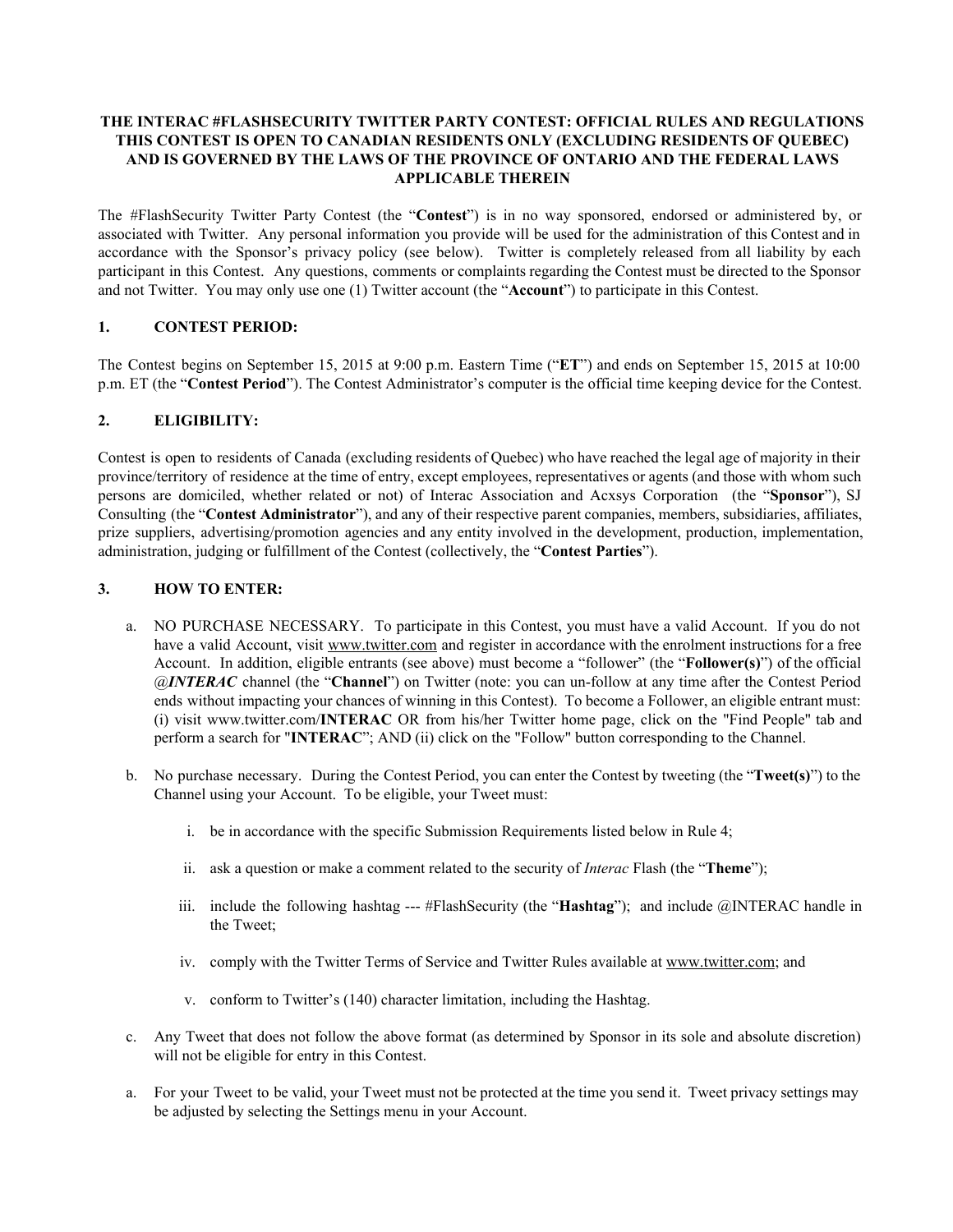- b. A Follower will receive one (1) entry (the "**Entry**") in the random prize draw when he/she tweets his/her eligible Tweet in accordance with these Official Contest Rules and Regulations (the "**Rules**").
- c. By entering the Contest, entrants agree to be legally bound by the terms and conditions of these Rules.
- d. A Tweet will be considered to be void if the Tweet: (i) is not relevant to the Theme (as determined by Sponsor in its sole and absolute discretion); (ii) is incomplete or illegible; (iii) is not submitted and received during the Contest Period in accordance with these Rules; (iv) does not include the Hashtag or @INTERAC mention; (v) does not conform to Twitter's (140) character limitation including the Hashtag; (vi) does not comply with the Twitter Terms of Service and Twitter Rules; and/or (vii) is not in accordance with the specific Submission Requirements listed below in Rule 4 (all as determined by Sponsor in its sole and absolute discretion).
- e. Standard text messaging and/or data rates apply to Followers who submit a Tweet via a wireless mobile device. Wireless service providers may charge for airtime for each standard text message sent and received. Please call your service provider for pricing and service plan information and rates before mobile device participation.
- f. There is a limit of one (1) Entry per person/Account during the Contest Period (regardless of how many times you submit a Tweet). For greater certainty and the avoidance of any doubt, you can only use one (1) Account to participate in the Contest. If it is discovered by the Sponsor (using any evidence or other information made available to or otherwise discovered by the Sponsor) that any person has attempted to: (i) obtain more than one (1) Entry per person/Account during the Contest Period; and/or (ii) use multiple names, identities, email addresses, Accounts and/or any automated, macro, script, robotic or other system(s) or program(s) to enter or otherwise participate in or disrupt this Contest; then he/she may be disqualified from the Contest in the sole and absolute discretion of the Sponsor. The Released Parties (defined below) are not responsible for late, lost, misdirected, delayed, incomplete or incompatible Tweets/Entries (all of which are void).
- g. All Tweets/Entries are subject to verification at any time and for any reason. The Sponsor reserves the right, in its sole and absolute discretion, to require proof of identity and/or eligibility (in a form acceptable to the Sponsor – including, without limitation, government issued photo identification): (i) for the purposes of verifying an individual's eligibility to participate in this Contest; (ii) for the purposes of verifying the eligibility and/or legitimacy of any Tweet/Entry entered (or purportedly entered) for the purposes of this Contest; and/or (iii) for any other reason the Sponsor deems necessary, in its sole and absolute discretion, for the purposes of administering this Contest in accordance with these Rules. Failure to provide such proof to the satisfaction of the Sponsor in a timely manner may result in disqualification in the sole and absolute discretion of the Sponsor. The sole determinant of the time for the purposes of a valid Tweet/Entry in this Contest will be the Contest server machine(s).

# **4. SUBMISSION REQUIREMENTS**:

BY SUBMITTING A TWEET, YOU AGREE THAT THE TWEET COMPLIES WITH ALL CONDITIONS STATED IN THESE RULES AND THE TWITTER TERMS OF SERVICE AND TWITTER RULES. THE RELEASED PARTIES (DEFINED BELOW) WILL BEAR NO LEGAL LIABILITY REGARDING THE USE OF ANY TWEET YOU SUBMIT. THE RELEASED PARTIES (DEFINED BELOW) SHALL BE HELD HARMLESS BY YOU IN THE EVENT IT IS SUBSEQUENTLY DISCOVERED THAT YOU HAVE DEPARTED FROM OR NOT FULLY COMPLIED WITH ANY OF THESE RULES.

Without limiting the generality of the requirements noted above in Rule 3, to be eligible for entry in this Contest, your Tweet must: (i) be unique and original (i.e. you cannot copy someone else's Tweet in whole or in part, or re-tweet someone else's Tweet); and (ii) be written in English only.

By participating in the Contest, each entrant hereby warrants and represents that his/her Tweet:

i. is original to him/her and that the entrant has obtained all necessary rights for the purposes of entering the Tweet in the Contest;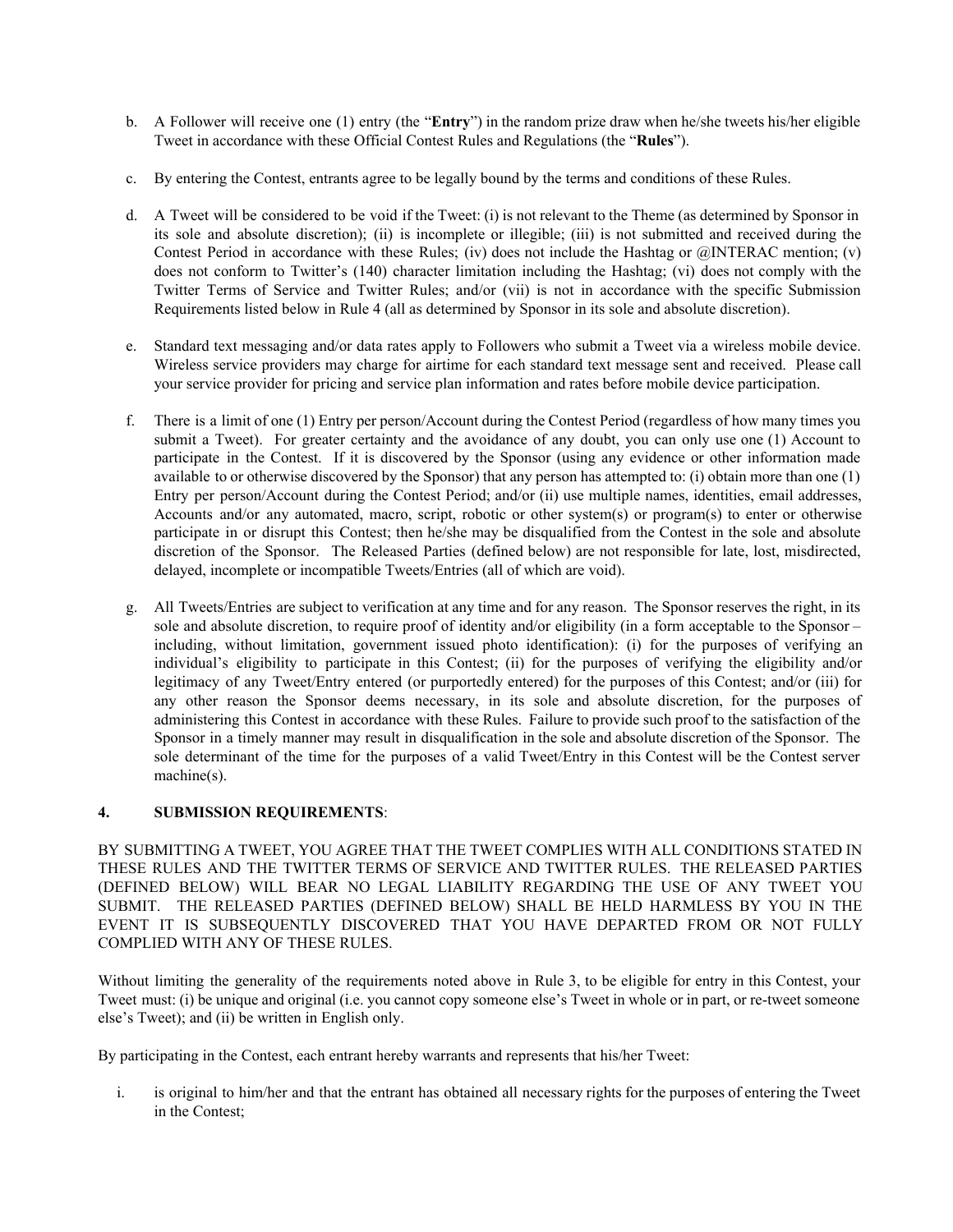- ii. does not violate any law, statute, ordinance or regulation;
- iii. will not give rise to any claims of infringement, invasion of privacy or publicity, or infringe on any rights and/or interests of any third party, or give rise to any claims whatsoever; and
- iv. is not defamatory, trade libelous, pornographic or obscene, and further that it will not contain, include, discuss or involve, without limitation, any of the following: nudity; alcohol/drug consumption or smoking; explicit or graphic sexual activity, or sexual innuendo; crude, vulgar or offensive language and/or symbols; derogatory characterizations of any ethnic, racial, sexual, religious or other groups (including, without limitation, any competitors of Sponsor); content that endorses, condones and/or discusses any illegal, inappropriate or risky behaviour or conduct; personal information of individuals, including, without limitation, names, telephone numbers and addresses (physical or electronic); commercial messages, comparisons or solicitations for products or services other than products of Sponsor; any identifiable third party products, trademarks, brands and/or logos, other than those of Sponsor; conduct or other activities in violation of these Rules; and/or any other content that is or could be considered inappropriate, unsuitable or offensive, all as determined by the Sponsor in its sole and absolute discretion.

### **5. LICENSE:**

By entering the Contest and submitting a Tweet, each entrant: (i) without limiting the Twitter Terms of Service, grants to the Sponsor, in perpetuity, a non-exclusive license to publish, display, reproduce, modify, edit or otherwise use his/her Tweet, in whole or in part, for advertising or promoting the Contest or for any other reason; (ii) waives all moral rights in and to his/her Tweet in favour of the Sponsor; and (iii) agrees to release and hold harmless the Contest Parties, including for greater clarity, any of the Sponsor's members, and each of their respective agents, employees, directors, successors, and assigns (collectively, the "**Released Parties**") from and against any and all claims based on publicity rights, defamation, invasion of privacy, copyright infringement, trade-mark infringement or any other intellectual property related cause of action that relate in any way to the Tweet. For greater certainty and the avoidance of any doubt, the Sponsor reserves the right, in its sole and absolute discretion and at any time, to disqualify any Tweet (and corresponding Entry) and/or the associated entrant if a complaint is received with respect to the Tweet, if the Sponsor determines, in its sole and absolute discretion, that any Tweet does not comply with these Rules, or for any other reason. Tweets will NOT be judged.

### **6. THE PRIZE AND APPROXIMATE RETAIL VALUE:**

There is one (1) Grand Prize available to be won, consisting of one (1) five hundred dollar (\$500.00 CDN) *Interac* eTransfer. (the "**Grand Prize**").

There are five (5) Secondary Prizes available to be won, each consisting of one (1) one hundred dollar (\$100.00 CDN) *Interac* e-Transfer (each, a "Secondary Prize").

The Grand Prize and Secondary Prizes are collectively "**Prizes**," and each a "**Prize**". Prizes must be accepted as awarded and are not transferable, assignable or convertible to cash (except as may be specifically permitted by Sponsor in its sole and absolute discretion). No substitutions except at Sponsor's option. Sponsor reserves the right, in its sole and absolute discretion, to substitute a Prize or a component thereof with a prize of equal or greater value, including, without limitation, but at Sponsor's sole and absolute discretion, a cash award. Prizes will only be awarded to the person who is verified as the "authorized account holder" (see Section 8 below) of the Account associated with the selected Entry in question and who has successfully completed and returned to the Contest Administrator, the Sponsor's Declaration and Release Form. Each Prize is subject to the terms and conditions of the issuer, which can be found at [https://etransfer.interac.ca](https://etransfer.interac.ca/).

Prizes will be administered by the Contest Administrator and sent to winning entrants' respective bank accounts via *Interac* eTransfer. Prizes may only be redeemed through the winner's bank and is subject to any bank fees which may be administered. Winner will receive an email notification from the Sponsor, including links to participating financial institutions. Winner must select his/her financial institution to redeem the Prize by depositing the *Interac* e-Transfer into his/her bank account via secure online banking channels. Winner shall have a maximum of thirty (30) days to accept the *Interac* e-Transfer and deposit the Prize into his/her bank account, after which time the *Interac* e-Transfer will become null and void and the Prize will be forfeited. Any winner who does not bank online with one of the Sponsor's participating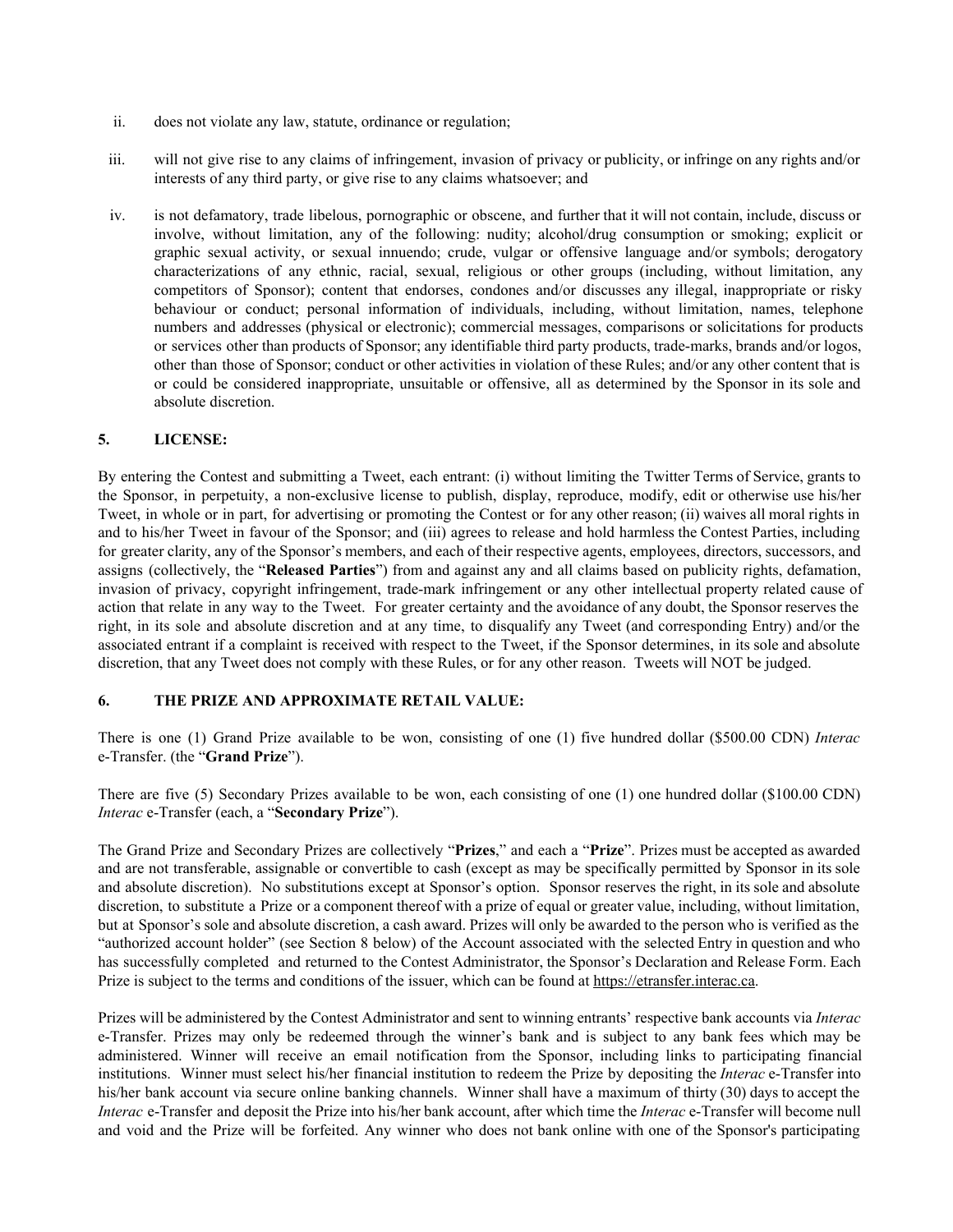banks will still be able to receive the *Interac* e-Transfer, by collecting his/her *Interac* e-Transfer in accordance with the conditions for offline *Interac* e-Transfers and as set out at [http://www.interac.ca/consumers/faqs.php#emt.](http://www.interac.ca/consumers/faqs.php#emt) There is a limit of one (1) Prize per entrant.

An *Interac* e-Transfer is a convenient and secure way of sending and receiving money directly from one bank account to another. In order to access funds quickly, one must have access to online banking, an email address, and a bank account in Canada.

## **7. RANDOM PRIZE DRAW AND WINNER SELECTION:**

On September 15, 2015 (the "**Draw Date**") in Brantford, Ontario, shortly after 10 pm ET, six (6) eligible entrants (one (1) eligible entrant for the Grand Prize, and five (5) eligible entrants, one for each of the five (5) Secondary Prizes, will be selected by random draw from among all eligible Entries submitted and received during the Contest Period in accordance with these Rules. The odds of winning depend on the number of eligible Entries submitted and received during the Contest Period in accordance with these Rules.

The Contest Administrator will make a minimum of three (3) attempts to contact the selected entrants by Twitter (using a personalized direct message and/or @reply from @SJConsulting\_CA to the Account used to submit the corresponding selected Entry) within five (5) business days of the Draw Date. The first attempt to contact the selected entrants will take place immediately after the draw is complete, by @reply and/or personalized direct message. If a selected entrant cannot be contacted within five (5) business days of the Draw Date, or if there is a return of any notification as undeliverable; then he/she may, in the sole and absolute discretion of the Sponsor, be disqualified (and, if disqualified, will forfeit all rights to the Prize) and the Sponsor reserves the right, in its sole and absolute discretion and time permitting, to randomly select an alternate eligible entrant from among the remaining eligible Entries (in which case the foregoing provisions of this section shall apply to such newly selected entrant).

BEFORE BEING DECLARED THE CONFIRMED PRIZE WINNER, each selected entrant will be required to: (a) correctly answer a mathematical skill-testing question without mechanical or other aid; and (b) sign and return within five (5) business days of notification the Sponsor's declaration and release form, which (among other things): (i) confirms compliance with these Rules; (ii) acknowledges acceptance of the Prize (as awarded); (iii) releases the Released Parties from any and all liability in connection with this Contest, his/her participation therein and/or the awarding and use/misuse of the Prize or any portion thereof; and (iv) agrees to the publication, reproduction and/or other use of his/her name, city and province of residence, voice, statements about the Contest and/or photograph or other likeness without further notice or compensation, in any publicity or advertisement carried out by or on behalf of the Sponsor in any manner whatsoever, including print, broadcast or the internet. If a selected entrant: (a) fails to correctly answer the skill-testing question; (b) fails to return the properly executed Contest documents within the specified time; (c) cannot accept (or is unwilling to accept) the Prize (as awarded) for any reason; and/or (d) is determined to be in violation of these Rules (all as determined by the Sponsor in its sole and absolute discretion); then he/she may, in the sole and absolute discretion of the Sponsor, be disqualified (and, if disqualified, will forfeit all rights to the Prize) and the Sponsor reserves the right, in its sole and absolute discretion and time permitting, to randomly select an alternate eligible entrant from among the remaining eligible Entries (in which case the foregoing provisions of this section shall apply to such newly selected entrant).

# **8. GENERAL CONDITIONS:**

This Contest is subject to all applicable federal, provincial and municipal laws. The decisions of the Sponsor with respect to all aspects of this Contest are final and binding on all entrants without right of appeal, including, without limitation, any decisions regarding the eligibility/disqualification of Entries and/or entrants. By participating in this Contest, you are agreeing to be legally bound by the terms and conditions of these Rules. ANYONE DETERMINED TO BE IN VIOLATION OF THESE RULES FOR ANY REASON IS SUBJECT TO DISQUALIFICATION IN THE SOLE AND ABSOLUTE DISCRETION OF THE SPONSOR AT ANY TIME.

The Released Parties will not be liable for: (i) any failure of any website during the Contest; (ii) any technical malfunction or other problems relating to the telephone network or lines, computer on-line systems, servers, access providers, computer or mobile equipment or software; (iii) the failure of any Tweet/Entry to be received, captured or recorded for any reason,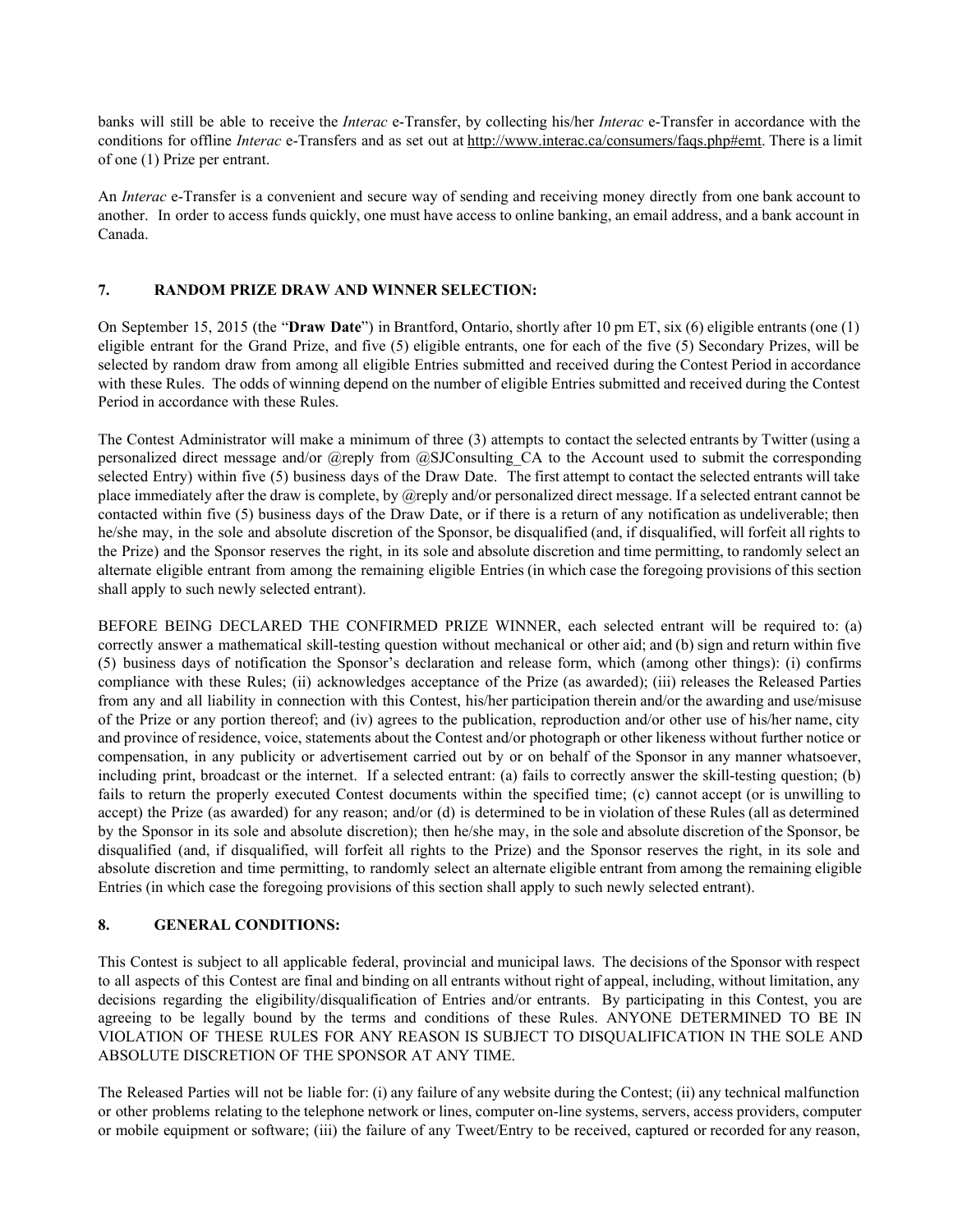including, but not limited to, technical problems or traffic congestion on the internet or at any website; (iv) any injury or damage to an entrant's or any other person's computer or other device related to or resulting from participating in the Contest; and/or (v) any combination of the above.

In the event of a dispute regarding who submitted an Entry, Entries will be deemed to have been submitted by the authorized account holder of the Account used to submit the Tweet in question. "Authorized account holder" is defined as the person who is assigned to an Account by Twitter. An entrant may be required to provide proof (in a form acceptable to the Sponsor – including, without limitation, government issued photo identification) that he/she is the authorized account holder of the Account associated with the Entry in question and, if applicable, that he/she has all necessary consents, permissions and/or licenses as required by these Rules.

The Sponsor reserves the right, in its sole and absolute discretion, to withdraw, amend or suspend this Contest (or to amend these Rules) in any way, in the event of an error, technical problem, computer virus, bugs, tampering, unauthorized intervention, fraud, technical failure or any other cause beyond the reasonable control of the Sponsor that interferes with the proper conduct of this Contest as contemplated by these Rules. Any attempt to deliberately damage any website or to undermine the legitimate operation of this Contest in any way (as determined by Sponsor in its sole and absolute discretion) is a violation of criminal and civil laws and should such an attempt be made, the Sponsor reserves the right to seek remedies and damages to the fullest extent permitted by law. The Sponsor reserves the right, in its sole and absolute discretion, to cancel, amend or suspend this Contest, or to amend these Rules, in any way without prior notice or obligation, in the event of any accident, printing, administrative, or other error of any kind, or for any other reason whatsoever. Without limiting the generality of the forgoing, the Sponsor reserves the right, in its sole and absolute discretion, to administer an alternate test of skill as it deems appropriate based on the circumstances and/or to comply with applicable law.

By entering this Contest, each entrant expressly consents to the Sponsor, its agents and/or representatives, storing, sharing and using the personal information submitted with his/her Entry for the purpose of administering the Contest and in accordance with Sponsor's privacy policy (available at: [www.interac.ca/privacy\)](http://www.interac.ca/privacy), unless the entrant otherwise agrees in writing. This section does not limit any other consent(s) that an individual may provide the Sponsor or others in relation to the collection, use and/or disclosure of their personal information.

The Sponsor reserves the right, in its sole and absolute discretion, and without prior notice, to adjust any of the dates and/or timeframes stipulated in these Rules, to the extent necessary, for purposes of verifying compliance by any entrant, Tweet or Entry with these Rules, or as a result of any technical or other problems, or in light of any other circumstances which, in the opinion of the Sponsor, in its sole and absolute discretion, affect the proper administration of the Contest as contemplated in these Rules, or for any other reason.

Except where prohibited, entrant agrees that: (1) any and all disputes, claims and causes of action arising out of or connected with this Contest or any Prize awarded shall be resolved individually, without resort to any form of class action, and exclusively by the courts of the Province of Ontario (the "**Courts**"); (2) any and all claims, judgments and awards shall be limited to actual out-of-pocket costs incurred, including costs associated with entering this Contest, but in no event legal fees unless otherwise determined by the Courts; and (3) under no circumstances will an entrant be permitted to obtain awards for, and entrant hereby waives all rights to claim, indirect, punitive, incidental and consequential damages and any other damages, other than for actual out-of-pocket expenses, and any and all rights to have damages multiplied or otherwise increased. All issues and questions concerning the construction, validity, interpretation and enforceability of these Rules, or the rights and obligations of the entrant and Sponsor in connection with the Contest, shall be governed by, and construed in accordance with, the laws of the Province of Ontario, without giving effect to any choice of law or conflict of law rules which would cause the application of the laws of any jurisdiction other than the Province of Ontario to apply.

In the event of any discrepancy or inconsistency between the terms and conditions of these Rules and disclosures or other statements contained in any Contest-related materials, including, but not limited to, point of sale, television, print or online advertising; the terms and conditions of these Rules shall prevail, govern and control to the fullest extent permitted by law.

All intellectual property used by the Sponsor in connection with the promotion and/or administration of the Contest, including, without limitation, all trade-marks, trade names, logos, designs, promotional materials, web pages, source code,